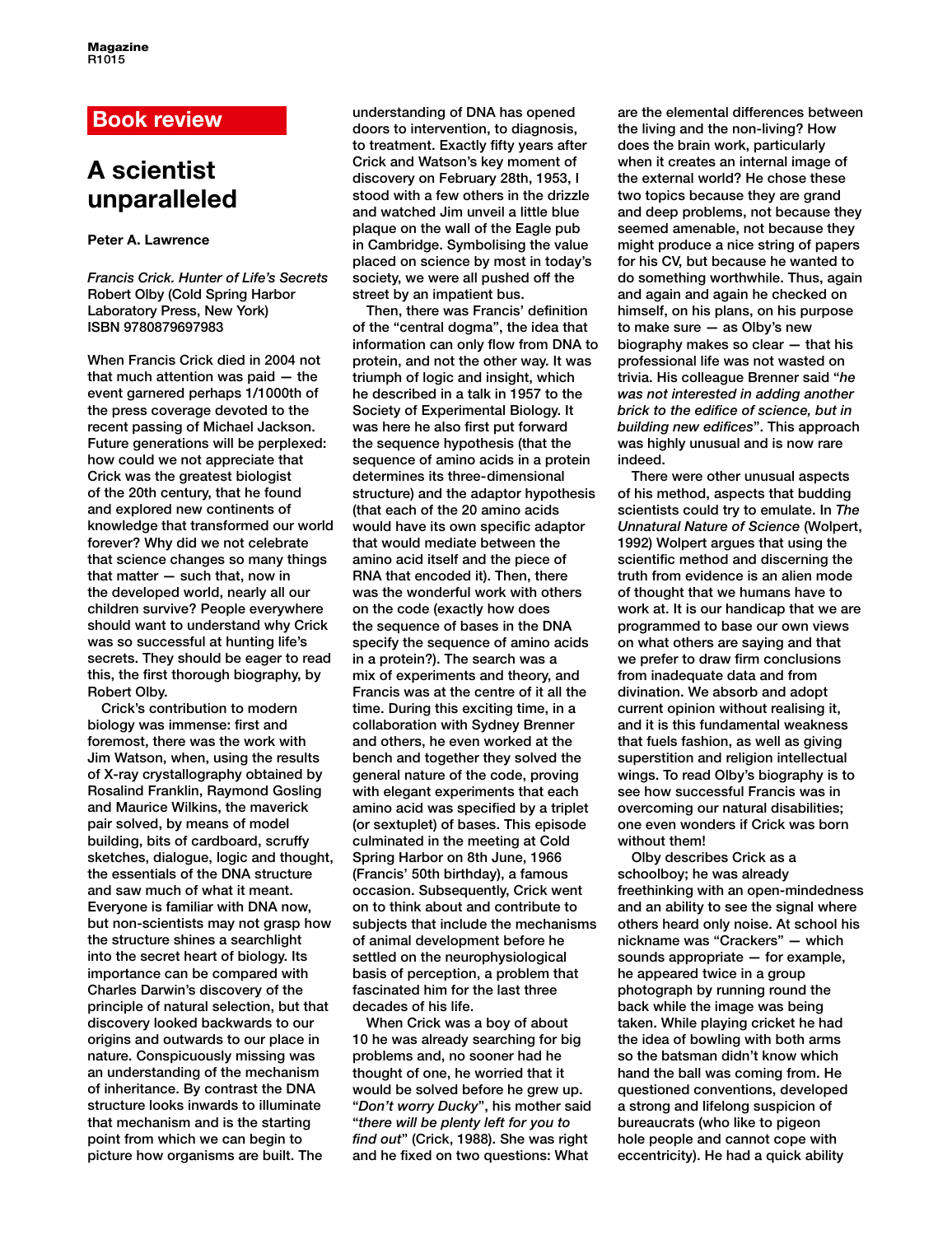

Francis Crick ca. 1966, for the lab noticeboard. (Photo: MRC Laboratory of Molecular Biology, Cambridge, UK.)

to grasp essentials: during the war when he worked in the Admiralty, the Nazis had developed a powerful magnetic minesweeper and he could see straight away (but his superiors could not) that the answer was to make a subset of special mines of much less sensitivity that would blow up only when under the sweeper and could not be set off at all by ordinary vessels. These mines were very successful, destroying more than 100 minesweepers.

He had a healthy disregard for etiquette. For example the question "*Why are you doing those experiments anyway?*" … "*was to become a trademark of Crick's presence in a seminar*". In the 70s and 80s, I and a colleague, Mark Bretscher, became notorious in following Crick's example and asking this question also — I still feel that it is the first question a scientist should ask themselves — but modern etiquette has deemed it impolite

and stifled it. Also, unlike Crick, we nowadays do not confront other scientists in public; there is more often a silent tolerance of all lectures, however much in error they may seem to be. This is damaging; it means that those in the audience who are not specialists (usually most of them) will not know that there are counterarguments. Some thought Crick was rude in his frankness at seminars; I do not agree, the truth in science is determined and conveyed by data, logic and argument, and disagreeing about the relevance and quality of evidence is right and proper. In this context Olby refers to John Stuart Mill's belief that "*Discuss the issues freely and truth inevitably comes to the surface*". Actually, Crick kept a remarkably open mind in lectures, being as careful not to dismiss as he was cautious to accept and, as Roger Kornberg told Olby, "*he was intent, perceiving every single word without any loss, for he is the world's best listener*".

He made his own decisions, and he was adventurous — for example, he gave up a senior tenured job at the Admiralty to take a grant to start research in cell biology. He was fortunate to be picked out by Max Perutz, who was an amazing talent-detector and hired him for the MRC. This was in spite of the lack of conventional criteria of success, his ham-fisted experiments and Lawrence Bragg's contemporary opinion that Crick was a "*nuisance …. who talked too much*" (Crick, 1988) and "*who overrates his research ability*". Indeed, Perutz had to work hard on the MRC council to get Crick a post. Olby tells us that, in 1951, Crick strongly criticised the work on haemoglobin in Perutz's unit "*they were all wasting their time, he declared*" and advocated the method of isomorphous replacement. "*Bragg was furious*" but shortly before his death Perutz "*recalled the event with pleasure and admiration*" for, as so often, Crick's advice was spectacularly correct.

Another important insight into his unusual thinking is given in this book. There was his reliance on the "don't worry hypothesis", an idea that Olby credited Crick with inventing (although I think the term may have been Brenner's). This is the strategy that one should not be deflected from developing a hypothesis that had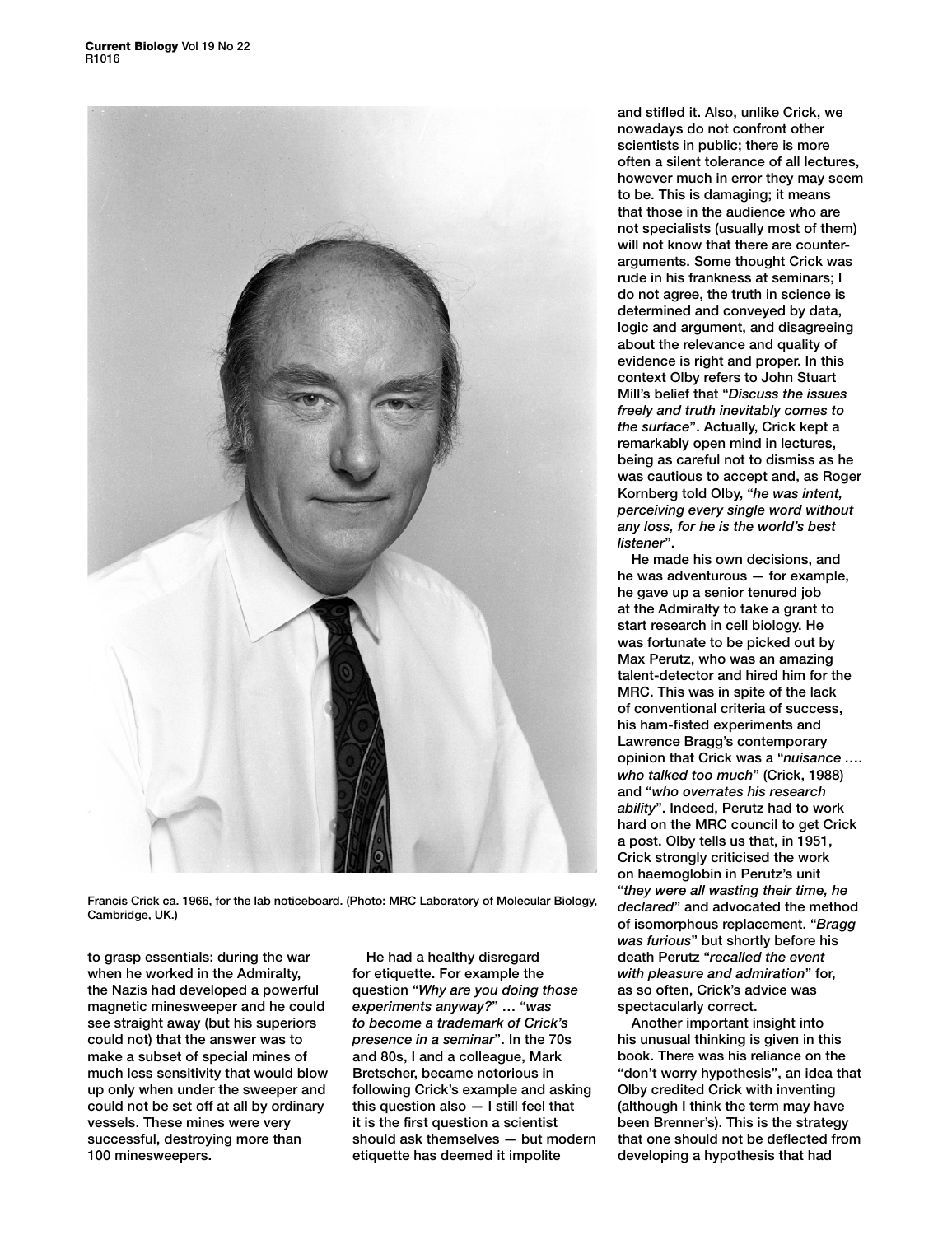"*explanatory potential*" just because it didn't seem to fit or explain some pieces of data. This idea began early on. Francis and Jim realised that their proposed DNA structure raised a big problem: how could the chains possibly separate during replication? They decided that there must be some solution (which we now know there is, and it is very complex) and they and Georg Kreisel decided to ignore the problem for the moment. It was a strategic and courageous decision and allowed them to go forward.

The don't worry hypothesis came up again in the work with Brenner on the triplet code; there were some results that did not fit: "*In the face of their beautiful theory the moment had surely come to apply the don't worry hypothesis. Brenner explained that under such conditions the theory should remain*" (Olby, 2009); "*And it was wise of us to take all these exceptions, which showed no relationship amongst each other, and put them on one side. We didn't conceal them, we put them in an Appendix*" (Brenner, 2001). And this strategy relates also to Crick's usage of models. He consciously tried to solve problems with different *minimal* sets of evidence, because any theory that fitted all the data might "*be misleading if not plain wrong. A theory that did fit all the data would have been 'carpentered' to do this and would thus be open to suspicion*" (Crick, 1988). The idea of using minimal sets follows logically from two facts, one that models can be built more clearly with small numbers of starting conditions and two that, especially in biology, single experiments are often deceptive. He organised his and colleagues' experiments well; when asked how he did it he said they had not been really planned but were "*logically improvised*", hinting I think at the importance of getting the right mix of theory and experiment, a crucial and difficult matter for all scientists.

Olby's book also reminds often that when one is trying to solve a new problem you have no idea of the answer, so obvious yet difficult to bring to mind when we look back from the light into the darkness. For example, when I give lectures touching on the DNA structure, I show a film of one of the key moments of discovery. This film is a clip from



Crick deep in the Anza-Borrego desert in 2002.

Francis was too ill to walk and Odile Crick and I left him reading a paper on neural networks. He was still studying it when we returned two hours later. (Photo: Peter Lawrence.)

the BBC drama-documentary *Life Story*. We see Jim Watson fiddling with cardboard cut-outs of the four bases on a table. He can't see how to put them together, but the audience can — because they know the solution! So they laugh at what they see as his obtuseness. However, when we confront a new problem, we cannot see how lost we are (until one day the problem is solved, usually by someone else).

Crick had "*no time for privileged rank and snobbery*", no time for the trappings of celebrity, for "*gracing fashionable banquets*" nor for the distractions of fame. He spent all his life, as much after the Nobel as before it, hunting life's secrets and this devotion to science is well documented by Olby. But his character often brought him into conflict not only with received opinion but with others, he lacked tact, he sometimes could not see that others might not welcome his abrupt intervention into what they thought of as their scientific territory. The matter of the use of Franklin and Gosling's data in the building of the DNA model still reverberates nowadays and is discussed here in more detail than I have seen anywhere — it constitutes a fascinating ethical dilemma. Olby remains a dispassionate observer, even though one thirsts for his opinion.

Crick's openness and lack of gentility got him into trouble on occasion. There was the famous case of his resignation from Churchill College over the building of a chapel. He felt strongly that there were already plenty of places of worship in Cambridge and that it was not appropriate for a modern educational institute to add to those. Olby has dug out some splendid letters in one Crick tried to expose the hypocrisy of college non-believers having their children christened, "*which seems to me to be ridiculous. One can only conclude they regard Christianity as a completely harmless set of beliefs and that they tolerate it as one might humour a somewhat eccentric aunt… although Christianity is no longer virulent, it is surely not yet harmless*". I could add, although perhaps I shouldn't, that there is a related myth that is perpetuated nowadays by the well-meaning; it maintains that somehow a scientist can find room for belief in the supernatural and that many excellent scientists are religious. In my experience biologist believers are almost as rare as the passenger pigeon.

More dangerous was his flirtation with eugenics, which began with a famous lecture he gave to the Cambridge Humanist Society in 1968; there he broached a number of tricky subjects, including overpopulation,